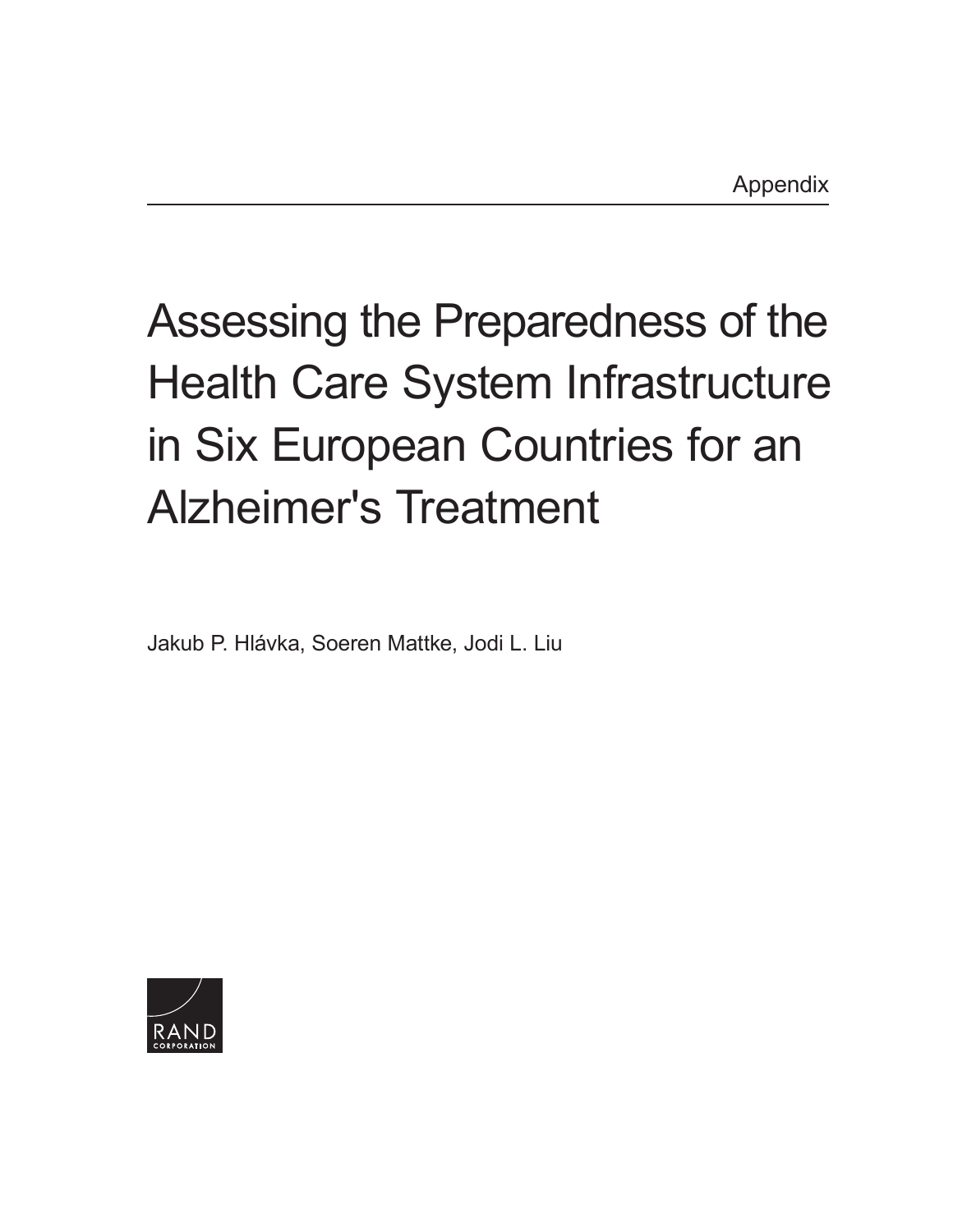For more information on this publication, visit [www.rand.org/t/RR2503](http://www.rand.org/t/RR2503)

Published by the RAND Corporation, Santa Monica, Calif. © Copyright 2018 RAND Corporation RAND<sup>®</sup> is a registered trademark.

## Limited Print and Electronic Distribution Rights

This document and trademark(s) contained herein are protected by law. This representation of RAND intellectual property is provided for noncommercial use only. Unauthorized posting of this publication online is prohibited. Permission is given to duplicate this document for personal use only, as long as it is unaltered and complete. Permission is required from RAND to reproduce, or reuse in another form, any of its research documents for commercial use. For information on reprint and linking permissions, please visit [www.rand.org/pubs/permissions.](http://www.rand.org/pubs/permissions)

The RAND Corporation is a research organization that develops solutions to public policy challenges to help make communities throughout the world safer and more secure, healthier and more prosperous. RAND is nonprofit, nonpartisan, and committed to the public interest.

RAND's publications do not necessarily reflect the opinions of its research clients and sponsors.

Support RAND Make a tax-deductible charitable contribution at [www.rand.org/giving/contribute](http://www.rand.org/giving/contribute)

[www.rand.org](http://www.rand.org)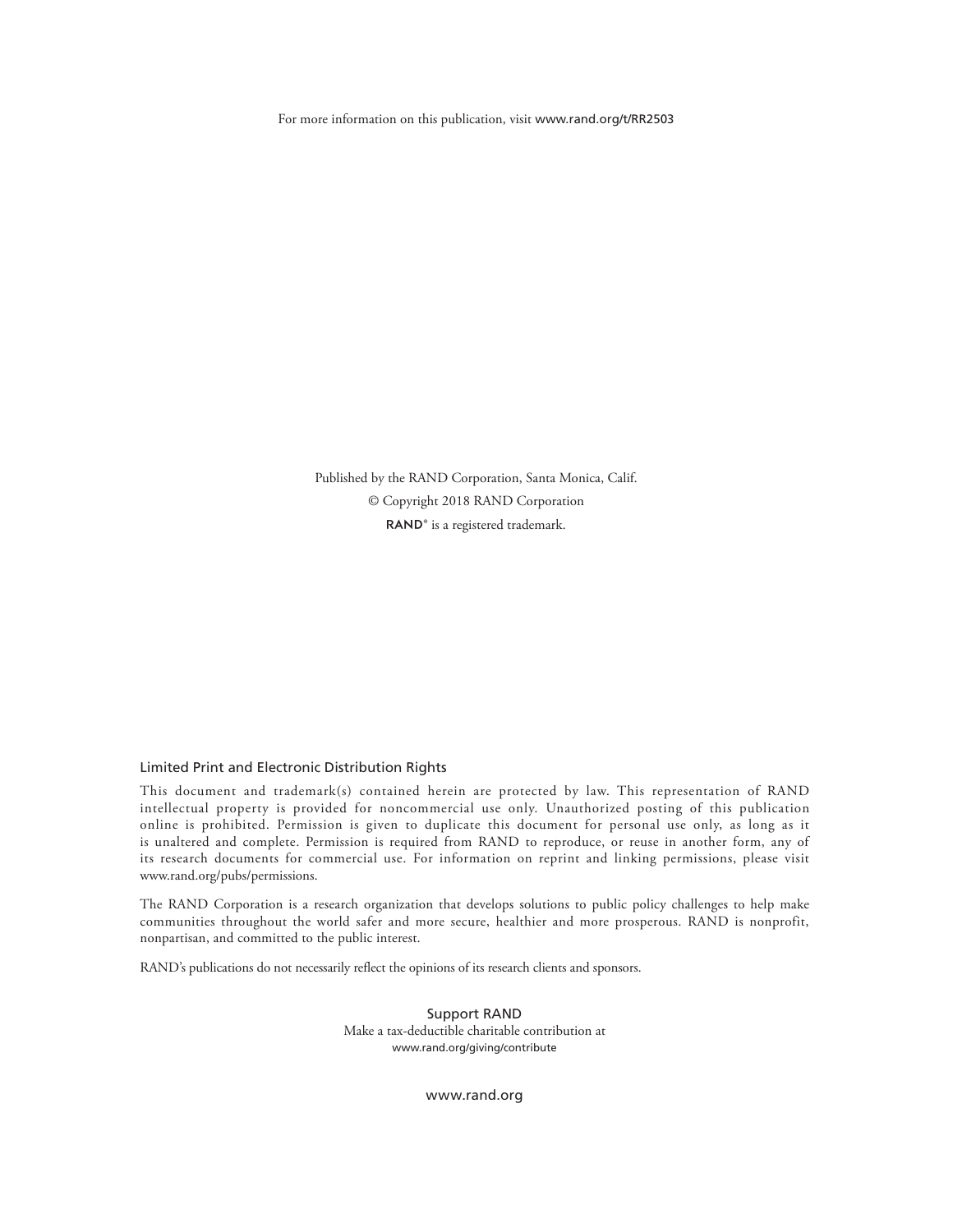This appendix provides the sources for our model parameters and supplemental results.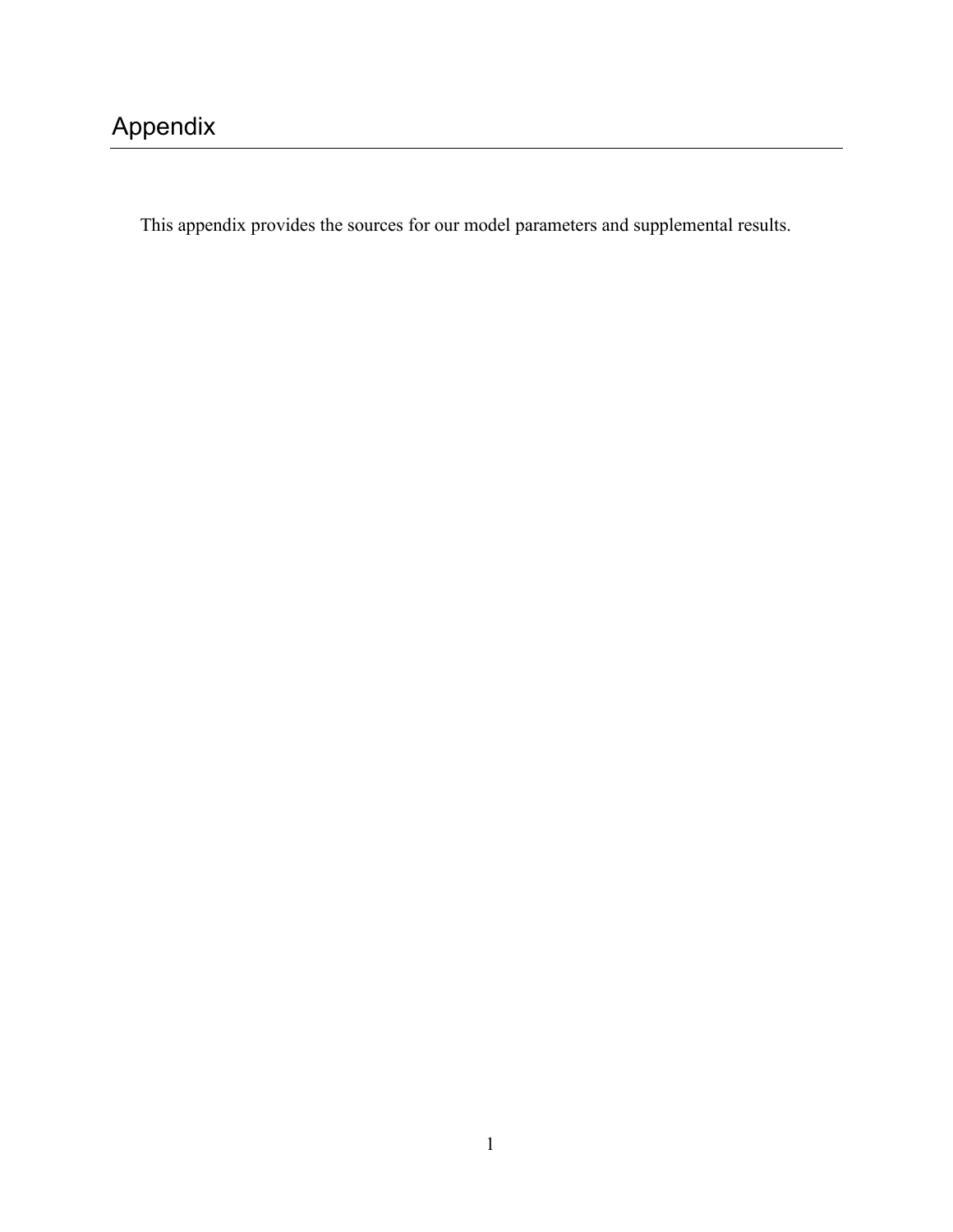| <b>Parameter</b>                                                                  | <b>Description</b>                                                                                                          | <b>France</b> | Germany | <b>Italy</b> | <b>Spain</b> | <b>Sweden</b> | <b>UK</b> | <b>Source</b>                                                                                                                     |
|-----------------------------------------------------------------------------------|-----------------------------------------------------------------------------------------------------------------------------|---------------|---------|--------------|--------------|---------------|-----------|-----------------------------------------------------------------------------------------------------------------------------------|
| Population in 2017 (millions)                                                     |                                                                                                                             |               |         |              |              |               |           |                                                                                                                                   |
| Age 55+ without mild<br>cognitive impairment<br>(MCI) and<br>Alzheimer's dementia | Population estimate of people 55<br>years and older, minus those with<br>MCI and Alzheimer's dementia                       | 17.113        | 23.608  | 17.206       | 11.807       | 2.572         | 16.037    | Eurostat (2018),<br>Petersen et al.<br>(2017), Organisation<br>for Economic Co-<br>operation and<br>Development<br>(OECD) (2017a) |
| <b>MCI</b>                                                                        | Estimated number of people with<br>MCI based on a meta-analysis of<br>MCI prevalence                                        | 2.642         | 3.541   | 2.741        | 1.844        | 0.378         | 2.332     | Petersen et al. (2017)                                                                                                            |
| Alzheimer's dementia                                                              | Estimated number of Alzheimer's<br>dementia patients based on<br>dementia prevalence and AD<br>etiology estimates           | 0.923         | 1.170   | 0.957        | 0.631        | 0.095         | 0.698     | OECD (2017a)                                                                                                                      |
| <b>Dead</b>                                                                       | Estimated mortality among the<br>age 55+ population                                                                         | 0.500         | 0.785   | 0.547        | 0.359        | 0.079         | 0.502     | Eurostat (2018)                                                                                                                   |
| <b>Annual death rates</b>                                                         |                                                                                                                             |               |         |              |              |               |           |                                                                                                                                   |
| Age 55+ without<br>cognitive impairment<br>and Alzheimer's<br>dementia            | All-cause death rate among those<br>without cognitive impairment                                                            | 0.018         | 0.018   | 0.017        | 0.018        | 0.019         | 0.016     | Eurostat (2018),<br>Vassilaki et al.<br>(2015), Rossetti et al.<br>(2010), Spackman et<br>al. (2012)                              |
| <b>MCI</b>                                                                        | Derived from all-cause mortality of<br>age cohort adjusted for increased<br>mortality in MCI cohorts                        | 0.048         | 0.053   | 0.052        | 0.051        | 0.053         | 0.053     | Vassilaki et al. (2015)                                                                                                           |
| Alzheimer's dementia                                                              | Derived from weighted average of<br>mortality of patients in mild,<br>moderate, and severe stages of<br>Alzheimer's disease | 0.161         | 0.171   | 0.170        | 0.166        | 0.179         | 0.174     | Rossetti et al. (2010),<br>Spackman et al.<br>(2012)                                                                              |
| Annual disease state transition probabilities                                     |                                                                                                                             |               |         |              |              |               |           |                                                                                                                                   |
| <b>Probability of</b><br>transitioning to MCI                                     | Interpolated from Yesavage et al.<br>(2002) given the average age in<br>the population ages 55+                             | 2.5%          | 2.5%    | 2.5%         | 2.6%         | 2.5%          | 2.4%      | Yesavage et al.<br>(2002); Eurostat<br>(2018)                                                                                     |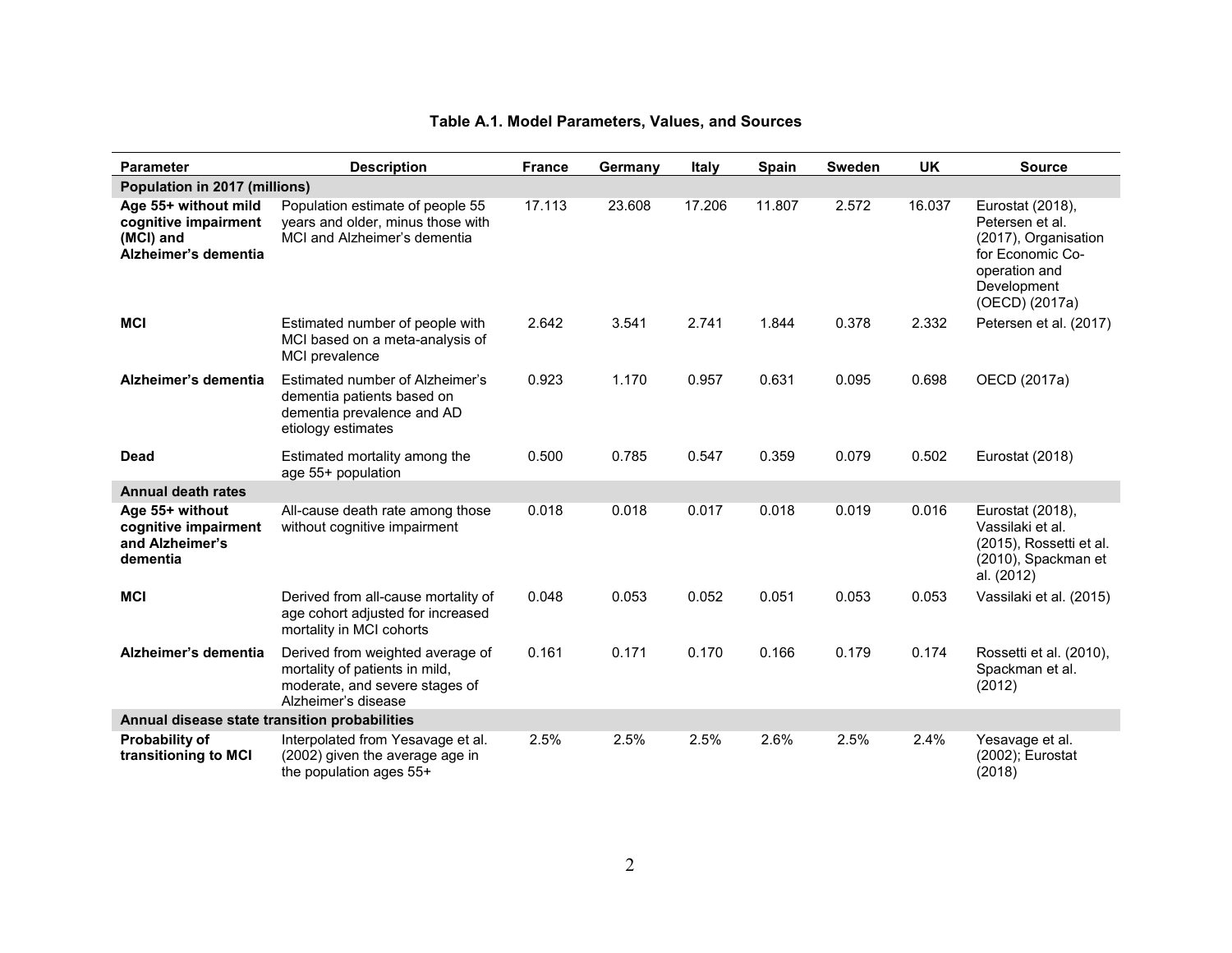| <b>Parameter</b>                                                                                                           | <b>Description</b>                                                                                                                                                                                               | <b>France</b> | Germany | <b>Italy</b> | Spain | Sweden | <b>UK</b>                                        | <b>Source</b>                                                               |
|----------------------------------------------------------------------------------------------------------------------------|------------------------------------------------------------------------------------------------------------------------------------------------------------------------------------------------------------------|---------------|---------|--------------|-------|--------|--------------------------------------------------|-----------------------------------------------------------------------------|
| <b>Probability of</b><br>transitioning from<br><b>MCI to Alzheimer's</b><br>dementia without<br>treatment                  | Derived from a meta-analysis                                                                                                                                                                                     |               |         | 6.5%         |       |        |                                                  | Mitchell and Shiri-<br>Feshki (2009)                                        |
| <b>Probability of</b><br>transitioning from<br><b>MCI to Alzheimer's</b><br>disease with<br>treatment                      | Calculated as a product of a<br>transitioning from MCI to<br>Alzheimer's disease and an<br>assumed relative risk reduction of<br>50%                                                                             |               |         | 3.25%        |       |        |                                                  |                                                                             |
| Other epidemiological parameters                                                                                           |                                                                                                                                                                                                                  |               |         |              |       |        |                                                  |                                                                             |
| Share of age 55+<br>population who<br>receive cognitive<br>screening each year                                             | Assumption based on expert input<br>from the U.S. analysis                                                                                                                                                       |               |         | 80%          |       |        |                                                  | Liu et al. (2017)                                                           |
| <b>Share of MCI</b><br>population who<br>receive further<br>evaluation by a<br>dementia specialist<br>each year            | Assumption based on expert input<br>from the U.S. analysis                                                                                                                                                       |               |         | 50%          |       |        |                                                  | Liu et al. (2017)                                                           |
| <b>Share of MCI patients</b><br>eligible for biomarker<br>test                                                             | Assumption based on expert input<br>from the U.S. analysis                                                                                                                                                       |               |         | 90%          |       |        |                                                  | Liu et al. (2017)                                                           |
| <b>Share of MCI patients</b><br>who have clinically<br>relevant biomarker<br>levels                                        | Average of two estimates by Ong<br>et al. (2015) and Doraiswamy et<br>al. (2014)                                                                                                                                 | 45%           |         |              |       |        | Ong et al. (2015)<br>Doraiswamy et al.<br>(2014) |                                                                             |
| <b>Share of MCI patients</b><br>with who test<br>positive for<br>biomarkers and have<br>no contradictions for<br>treatment | Assumption based on expert input<br>from the U.S. analysis                                                                                                                                                       | 80%           |         |              |       |        | Liu et al. (2017)                                |                                                                             |
| <b>Capacity parameters</b>                                                                                                 |                                                                                                                                                                                                                  |               |         |              |       |        |                                                  |                                                                             |
| <b>Dementia specialists</b>                                                                                                | Estimated total number of<br>neurologists, geriatricians, and<br>geriatric psychiatrists to diagnose<br>Alzheimer's disease; share of<br>psychiatrists based on expert<br>input on the six European<br>countries | 4,327         | 19,699  | 9,501        | 4,424 | 1,799  | 4,848                                            | Eurostat (2017),<br>European Geriatric<br><b>Medicine Society</b><br>(2018) |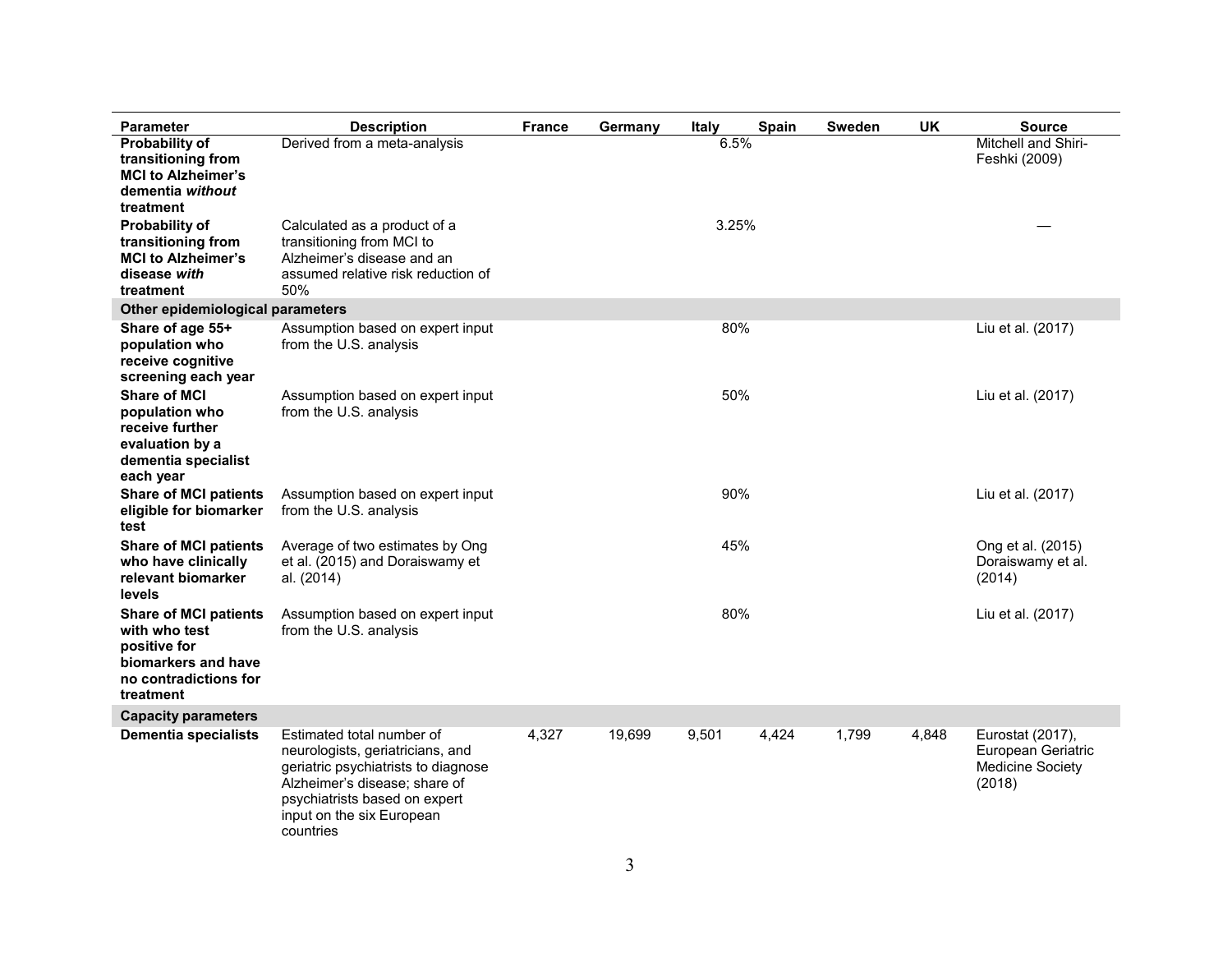| <b>Parameter</b>                                                                                               | <b>Description</b>                                                                                                                                                                                                                                                                                                                                   | <b>France</b>                                                                                                                                                                                                                              | Germany | Italy                                                                            | Spain | <b>Sweden</b> | UK | <b>Source</b>                                                                                                                                                                                                                                                     |
|----------------------------------------------------------------------------------------------------------------|------------------------------------------------------------------------------------------------------------------------------------------------------------------------------------------------------------------------------------------------------------------------------------------------------------------------------------------------------|--------------------------------------------------------------------------------------------------------------------------------------------------------------------------------------------------------------------------------------------|---------|----------------------------------------------------------------------------------|-------|---------------|----|-------------------------------------------------------------------------------------------------------------------------------------------------------------------------------------------------------------------------------------------------------------------|
| Average visits by a<br>dementia specialist<br>per year                                                         | Estimated annual number of<br>ambulatory visits by a full-time<br>clinical neurologist                                                                                                                                                                                                                                                               |                                                                                                                                                                                                                                            |         | 2.860                                                                            |       |               |    | Dall et al. (2013)                                                                                                                                                                                                                                                |
| <b>Dementia specialists</b><br>fraction of excess<br>capacity                                                  | Assumption based on expert input<br>from the U.S. analysis                                                                                                                                                                                                                                                                                           |                                                                                                                                                                                                                                            |         | Base scenario: 5%<br>Low capacity scenario: 2.5%<br>High capacity scenario: 7.5% |       |               |    | Liu et al. (2017)                                                                                                                                                                                                                                                 |
| <b>Positron Emission</b><br>Topography (PET)<br>scanners                                                       | Number of scanners in each<br>country; estimated growth in PET<br>scanners based on the growth<br>rates from the U.S. analysis                                                                                                                                                                                                                       | 139                                                                                                                                                                                                                                        | 125     | 121                                                                              | 76    | 16            | 72 | OECD (2017a);<br><b>National Cancer</b><br>Research Institute<br>(2018);<br>Gesundheitsberichter<br>stattung des Bundes<br>(2018); Liu et al.<br>(2017)                                                                                                           |
| <b>Cerebrospinal fluid</b><br>(CSF) testing fraction<br>of total biomarker<br>testing by CSF and<br><b>PET</b> | Assumption based on expert input<br>on the six European countries and<br>the assumption used in the<br>Alzheimer's Research UK analysis                                                                                                                                                                                                              |                                                                                                                                                                                                                                            |         | 90%                                                                              |       |               |    | Alzheimer's<br>Research UK (2018)                                                                                                                                                                                                                                 |
| <b>Current PET</b><br>scanners fraction of<br>excess capacity                                                  | Assumption based on expert input<br>from the U.S. analysis                                                                                                                                                                                                                                                                                           |                                                                                                                                                                                                                                            |         | 50%                                                                              |       |               |    | Liu et al. (2017)                                                                                                                                                                                                                                                 |
| <b>New PET scanners</b><br>fraction of excess<br>capacity                                                      | Assumption based on expert input<br>from the U.S. analysis                                                                                                                                                                                                                                                                                           |                                                                                                                                                                                                                                            |         | 80%                                                                              |       |               |    | Liu et al. (2017)                                                                                                                                                                                                                                                 |
| <b>Infusions</b>                                                                                               | Estimated based on the historical<br>number of infusions of therapeutic<br>or prophylactic substances,<br>excluding chemotherapy and<br>biologic response modifiers, in the<br>United States, and scaled to each<br>European country based on<br>population size and relative health<br>care system capacity; growth<br>rates from the U.S. analysis | See Figure A.1 for the projected infusion capacity in the United States,<br>which was scaled to each of the six European countries based on<br>population size and the relative health care system capacity in each<br>country (Table A.2) |         |                                                                                  |       |               |    | <b>National Ambulatory</b><br><b>Medical Care Survey</b><br>and National Hospital<br><b>Ambulatory Medical</b><br>Care Survey 2011<br>and 2013 data from<br><b>Centers for Disease</b><br>Control and<br>Prevention (2017);<br>OECD (2017b); Liu et<br>al. (2017) |
| <b>Current infusion</b><br>centers fraction of<br>excess capacity                                              | Assumption based on expert input<br>from the U.S. analysis                                                                                                                                                                                                                                                                                           |                                                                                                                                                                                                                                            |         | 10%                                                                              |       |               |    | Liu et al. (2017)                                                                                                                                                                                                                                                 |
| <b>New infusion centers</b><br>fraction of excess<br>capacity                                                  | Assumption based on expert input<br>from the U.S. analysis                                                                                                                                                                                                                                                                                           |                                                                                                                                                                                                                                            |         | 80%                                                                              |       |               |    | Liu et al. (2017)                                                                                                                                                                                                                                                 |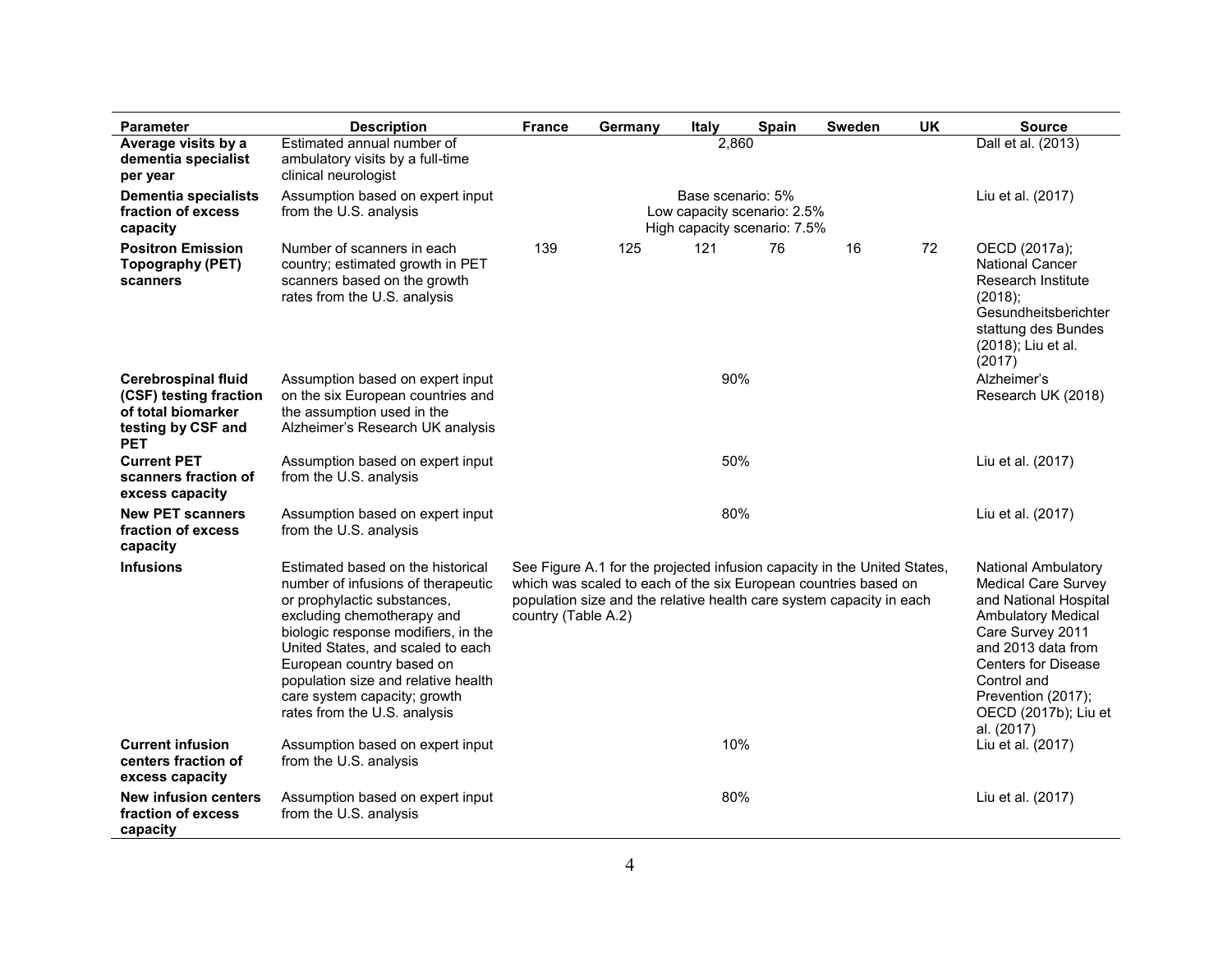

## **Figure A.1. Expected Patient Demand at Each Stage of the Patient Journey in 2019 (millions)**

NOTES: The age 55+ population in these figures includes both cognitively normal and cognitively impaired individuals. Each subsequent patient pool is a subset of the prior patient pool.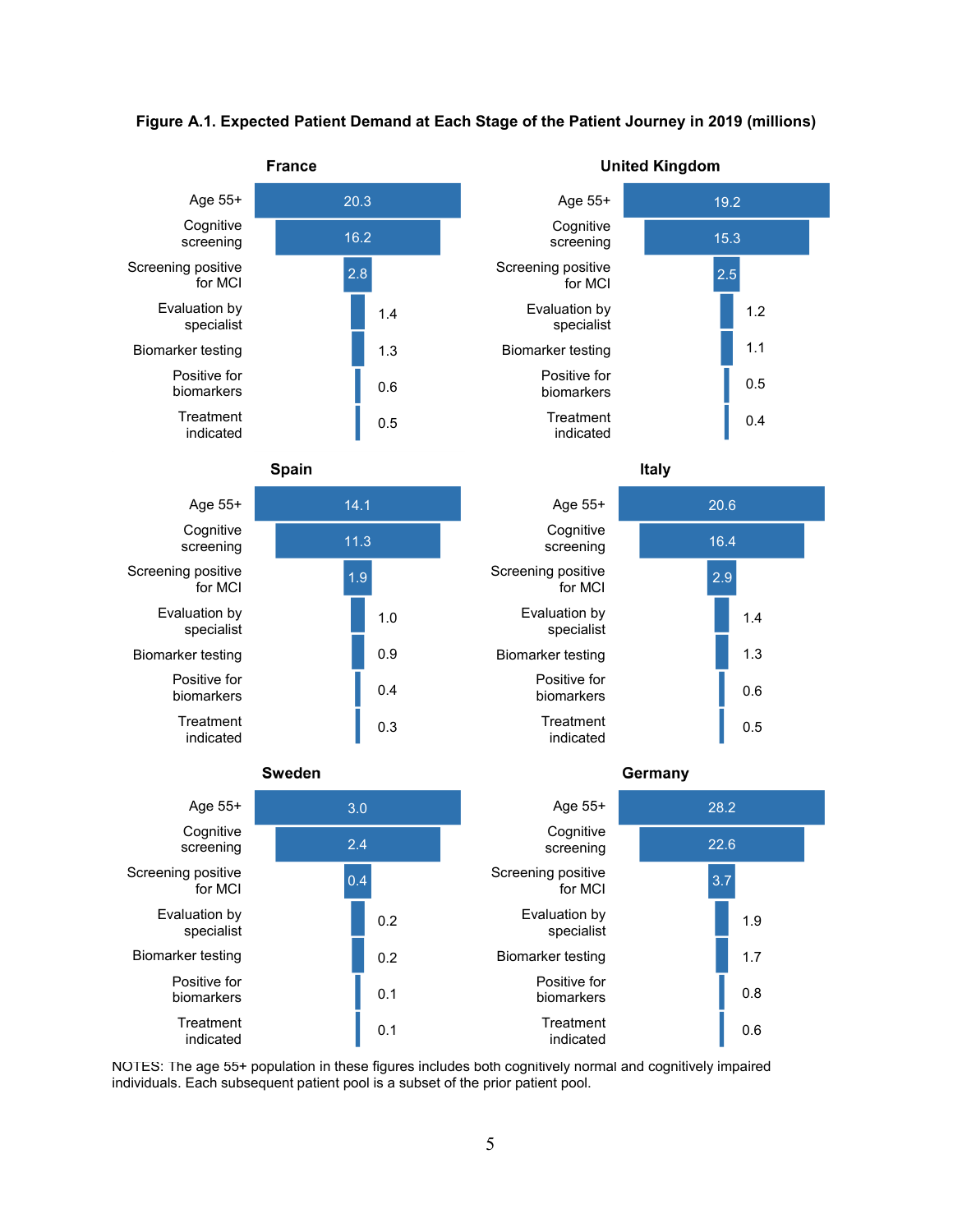

**Figure A.2. Projected Capacity for Infusions in the United States**

|               | $(\% )$ | (%) | <b>Hospital Beds Active Nurses MRI Scanners Scanners</b><br>(%) | <b>PET</b><br>$(\% )$ | <b>Health Care System</b><br>Capacity Index (%) |
|---------------|---------|-----|-----------------------------------------------------------------|-----------------------|-------------------------------------------------|
| <b>France</b> | 220     | 88  | 32                                                              | 38                    | 94                                              |
| Germany       | 291     | 143 | 86                                                              | 30                    | 137                                             |
| <b>Italy</b>  | 113     | 54  | 72                                                              | 59                    | 75                                              |
| <b>Spain</b>  | 105     | 49  | 41                                                              | 32                    | 57                                              |
| <b>Sweden</b> | 90      | 104 | N/A                                                             | 31                    | 75                                              |
| UK            | 96      | 78  | 19                                                              | 21                    | 54                                              |

**Table A.2. Health Care System Capacity Index** 

SOURCE: OECD, 2017b

NOTES: The value of each component of the index is a relative value on a per capita basis between each country and the United States. We average the four component values to calculate the health care system capacity index for each country, relative to the United States at 100 percent.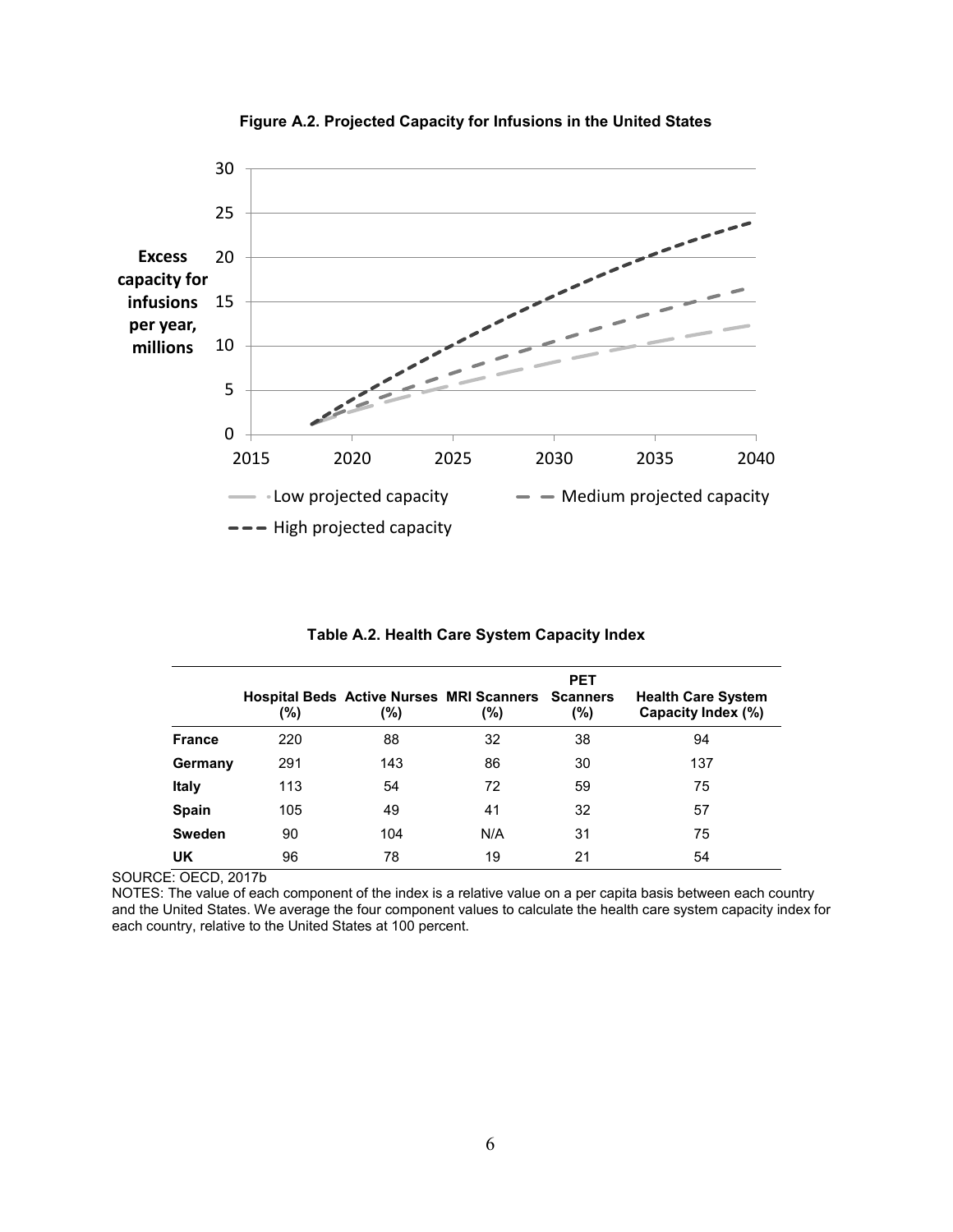

**Figure A.3. Projected Number of Patients Waiting for Diagnosis, Testing, and Treatment (millions)**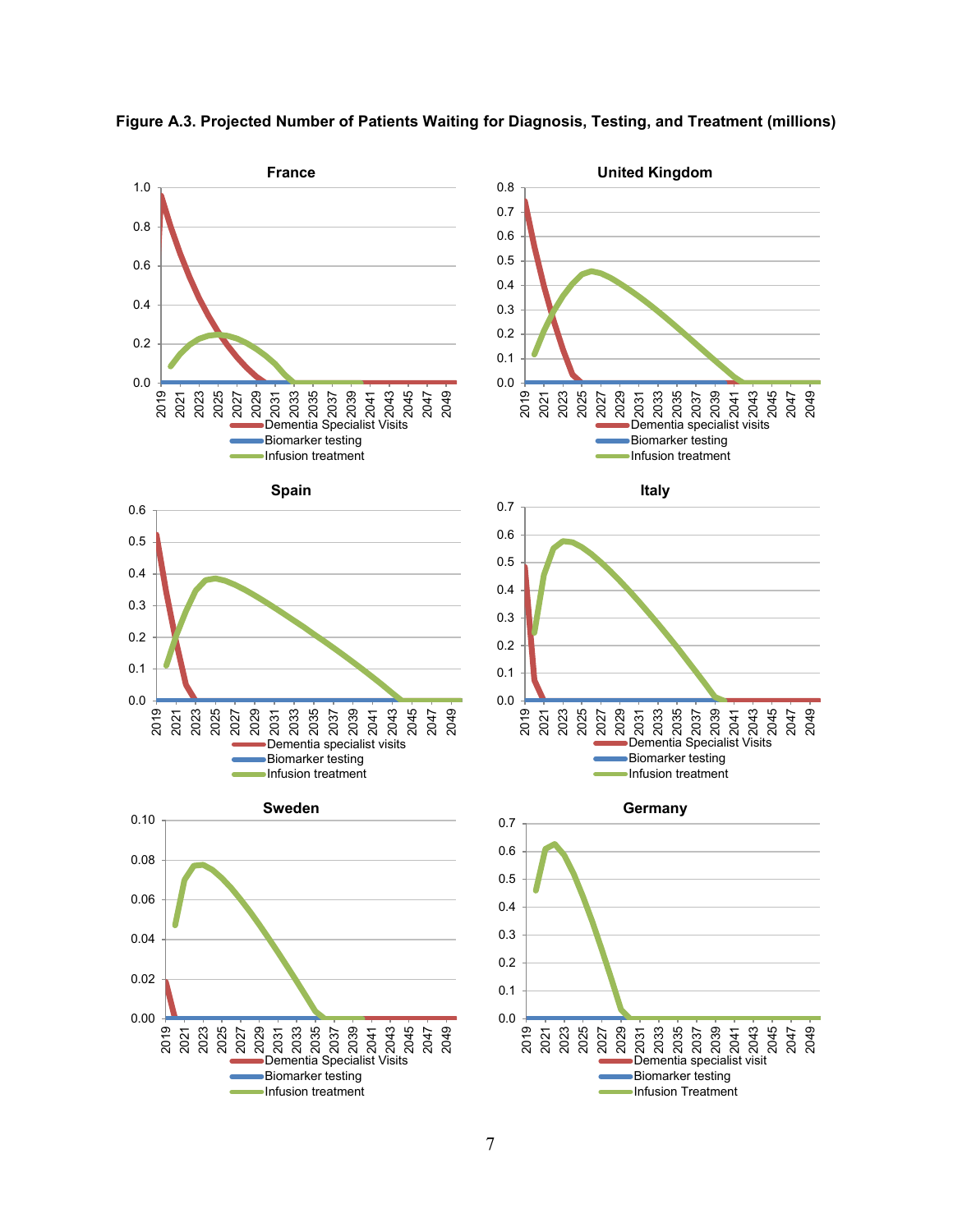



NOTES: This figure demonstrates the sensitivity of our projections to the capacity assumptions. The base scenario reflects medium capacity assumptions; the high- and low-capacity scenarios represent high and low parameter values of our specialist, biomarker testing, and infusion capacity. The displayed values for the high- and low-capacity scenarios are relative to the cumulative number of Alzheimer's dementia cases averted in the base scenario. For specialists, our alternative assumptions range from 2.5 percent (low) to 7.5 percent (high), relative to the base case 5 percent excess capacity among specialists. For PET scanners, we assume an annual increase of 1 percent (low), 3 percent (base), and 5 percent (high) in 2019, which decay gradually to 0.1 percent (low), 0.4 percent (base), and 0.7 percent (high) in 2050; note that PET scans are not a binding constraint. Our infusion capacity assumption ranges from 8 percent (low) to 15 percent (high), relative to the base case of 10 percent excess capacity among specialists in 2019, which decay to 1.1 percent (low), 1.3 percent (base), and 0.4 percent (high) in 2050.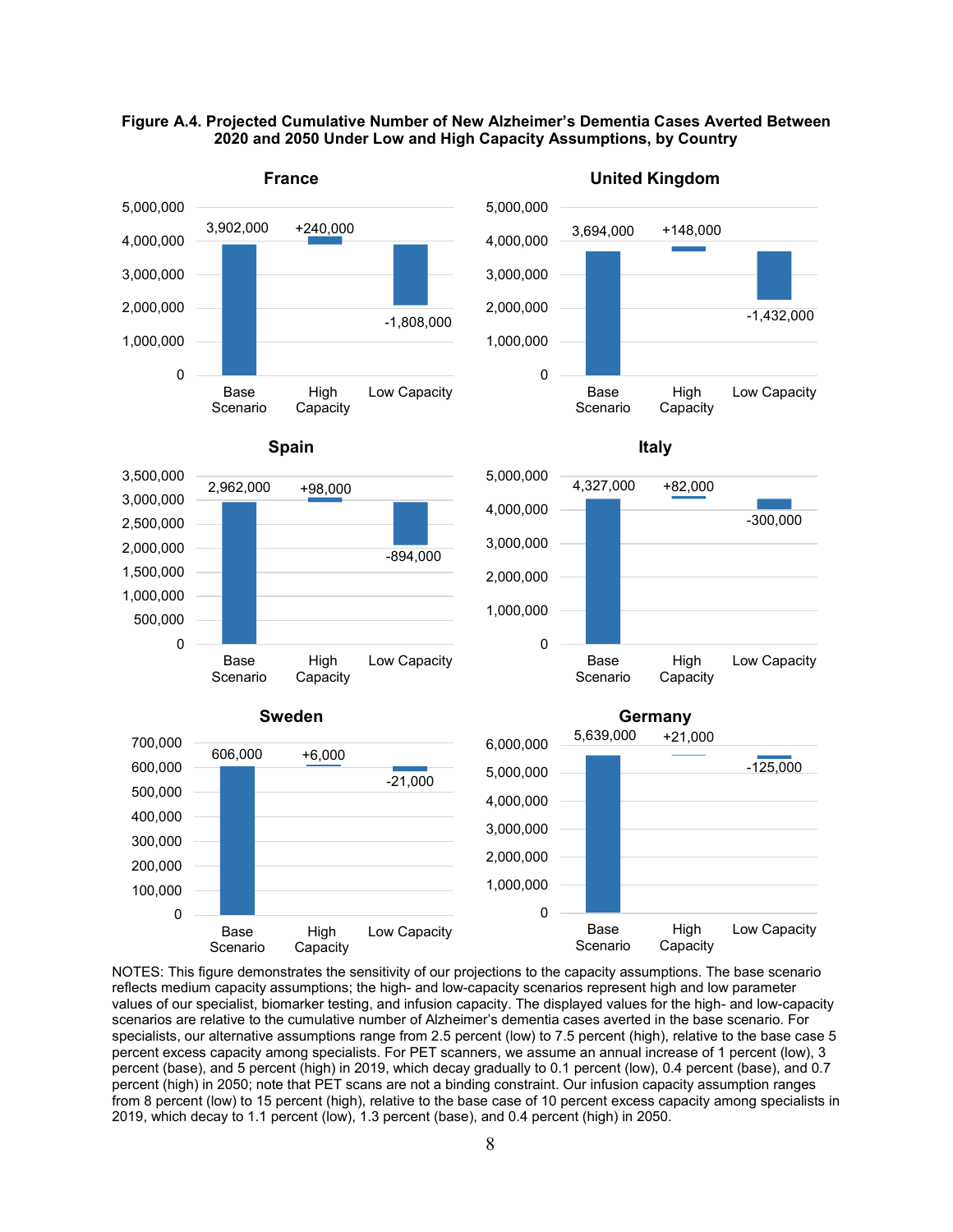

**Figure A.5. Projected Burden of Alzheimer's Dementia with No Treatment (millions)**

NOTES: This figure shows the projected number of Alzheimer's dementia cases in the six European countries without a disease-modifying therapy in our model. These projections are consistent with projections by Alzheimer's Disease International, which estimates more than a doubling of the prevalence of dementia in high-income countries between 2015 and 2050 (Prince et al., 2015), and with other sources also reporting approximately a doubling of projected Alzheimer's disease and related dementia cases by 2050 in France (Mura, Dartigues, and Berr, 2010), Germany ("Germany Sees Increase of Dementia Cases," 2013), Italy ("Dementia Sufferers in Italy to Nearly Double by 2050— Experts," 2016), Spain (Soto-Gordoba et al., 2015), Sweden ("Sweden 'Lacks National Dementia Plan,'" 2015), and the United Kingdom (Mashta, 2007). Approximately 60 to 80 percent of dementia cases are due to Alzheimer's disease (OECD, 2017a).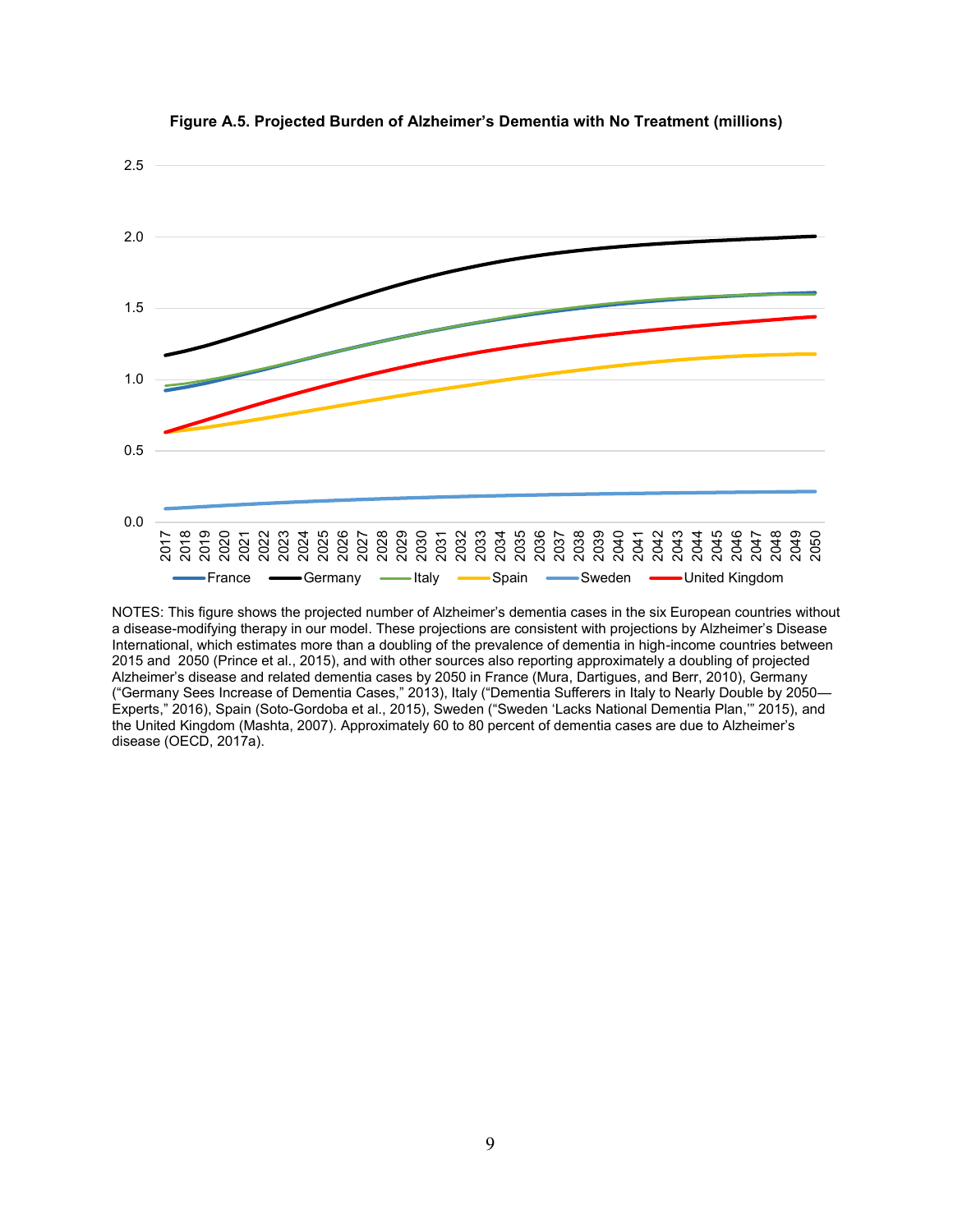## References

- Alzheimer's Research UK, *Thinking Differently: Preparing Today to Implement Future Dementia Treatments*, Cambridge, UK, March 2018. As of May 25, 2018: https://www.alzheimersresearchuk.org/wp[content/uploads/2018/04/thinking\\_differently\\_report-180328-single.pdf](https://www.alzheimersresearchuk.org/wp-content/uploads/2018/04/thinking_differently_report-180328-single.pdf)
- Aneshensel, C. S., L. I. Pearlin, L. Levy-Storms, and R. H. Schuler, "The Transition from Home to Nursing Home Mortality Among People with Dementia," *Journals of Gerontology Series B: Psychological Sciences and Social Sciences*, Vol. 55, No. 3, 2000, pp. S152–S162.
- Dall, T. M., M. V. Storm, R. Chakrabarti, O. Drogan, C. M. Keran, P. D. Donofrio, and T. R. Vidic, "Supply and Demand Analysis of the Current and Future U.S. Neurology Workforce," *Neurology*, Vol. 81, No. 5, 2013, pp. 470–478.
- "Dementia Sufferers in Italy to Nearly Double by 2050—Experts," Agenzia Nazionale Stampa Associata, 2016. As of July 1, 2018: [http://www.ansa.it/english/news/2016/01/19/dementia-sufferers-in-italy-to-nearly-double-by-](http://www.ansa.it/english/news/2016/01/19/dementia-sufferers-in-italy-to-nearly-double-by-2050-experts_0b792431-0c26-4dbe-aa32-836e7b566ccc.html)2050-experts\_0b792431-0c26-4dbe-aa32-836e7b566ccc.html
- Doraiswamy, P. M., R. A. Sperling, K. Johnson, E. M. Reiman, T. Z. Wong, M. N. Sabbagh, C. H. Sadowsky, A. S. Fleisher, A. Carpenter, A. D. Joshi, M. Lu, M. Grundman, M. A. Mintun, D. M. Skovronsky, M. J. Pontecorvo, and the AV45-A11 Study Group, "Florbetapir F 18 Amyloid PET and 36-Month Cognitive Decline: A Prospective Multicenter Study," *Molecular Psychiatry*, Vol. 19, No. 9, 2014, pp. 1044–1051.
- European Geriatric Medicine Society, "National Societies," webpage, Genoa, Italy, 2018. As of May 25, 2018: <http://www.eugms.org/our-members/national-societies.html>

Eurostat, "Physicians by Medical Speciality," database, 2017. As of May 25, 2018: http://appsso.eurostat.ec.europa.eu/nui/show.do?query=BOOKMARK\_DS-052274\_QID\_7C5B3907\_UID\_- 3F171EB0&layout=TIME,C,X,0;MED\_SPEC,L,X,1;GEO,L,Y,0;UNIT,L,Z,0;INDICATOR S,C,Z,1;&zSelection=DS-052274INDICATORS,OBS\_FLAG;DS-052274UNIT, NR; & rankName1=UNIT\_1\_2\_-1\_2&rankName2=INDICATORS\_1\_2\_-1\_2&rankName3=TIME\_1\_0\_0\_0&rankName4=MED-SPEC\_1\_2\_1\_0&rankName5=GEO\_1\_2\_0\_1&sortC=ASC\_-1\_FIRST&rStp=&cStp=&rDCh=&cDCh=&rDM=true&cDM=true&footnes=false&empty=f [alse&wai=false&time\\_mode=NONE&time\\_most\\_recent=false&lang=EN&cfo=%23%23%2](http://appsso.eurostat.ec.europa.eu/nui/show.do?query=BOOKMARK_DS-052274_QID_7C5B3907_UID_-3F171EB0&layout=TIME,C,X,0;MED_SPEC,L,X,1;GEO,L,Y,0;UNIT,L,Z,0;INDICATORS,C,Z,1;&zSelection=DS-052274INDICATORS,OBS_FLAG;DS-052274UNIT,NR;&rankName1=UNIT_1_2_-1_2&rankName2=INDICATORS_1_2_-1_2&rankName3=TIME_1_0_0_0&rankName4=MEDSPEC_1_2_1_0&rankName5=GEO_1_2_0_1&sortC=ASC_-1_FIRST&rStp=&cStp=&rDCh=&cDCh=&rDM=true&cDM=true&footnes=false&empty=false&wai=false&time_mode=NONE&time_most_recent=false&lang=EN&cfo=%23%23%23%2C%23%23%23.%23%23%23) 3%2C%23%23%23.%23%23%23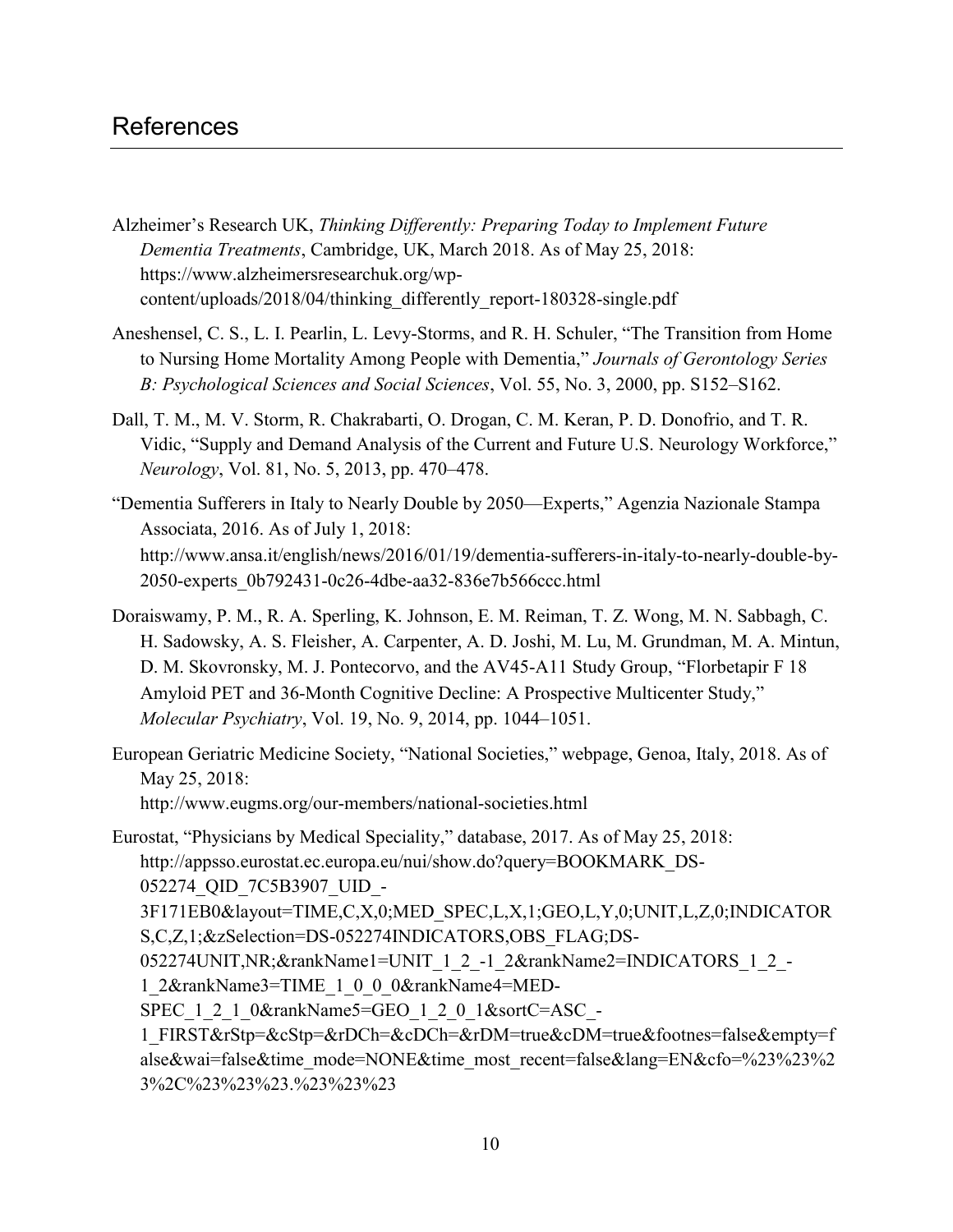- Eurostat, "Your Key to European Statistics," homepage, 2018. As of May 25, 2018: <http://ec.europa.eu/eurostat/data/database>
- "Germany Sees Increase of Dementia Cases," *Deutsche Welle*, 2013. As of July 1, 2018: <https://www.dw.com/en/germany-sees-increase-of-dementia-cases/a-16722825>
- Gesundheitsberichterstattung des Bundes, "Medizinisch-Technische Großgeräte," database, 2018. As of May 25, 2018: <http://www.gbe-bund.de/gbe10/I?I=160:28777873D>
- Liu, J. L., J. P. Hlavka, R. Hillestad, and S. Mattke, *Assessing the Preparedness of the U.S. Health Care System Infrastructure for an Alzheimer's Treatment*, Santa Monica, Calif.: RAND Corporation, RR-2272-BIOG, 2017. As of August 21, 2018: [https://www.rand.org/pubs/research\\_reports/RR2272.html](https://www.rand.org/pubs/research_reports/RR2272.html)
- Mashta, O., "Number of People in UK with Dementia Will More Than Double by 2050," *British Medical Journal*, Vol. 334, No. 7591, 2007, p. 447*.*
- Mura, T., J. F. Dartigues, and C. Berr, "How Many Dementia Cases in France and Europe? Alternative Projections and Scenarios 2010–2050," *European Journal of Neurology*, Vol. 17, No. 2, 2010, pp. 252–259.
- National Cancer Research Institute PET Core Lab, "PET Facilities," webpage, 2018. As of May 25, 2018: [http://www.ncri-pet.org.uk/pet\\_facilities.php](http://www.ncri-pet.org.uk/pet_facilities.php)
- OECD—*See* Organisation for Economic Co-operation and Development.
- Ong, K. T., V. L. Villemagne, A. Bahar-Fuchs, F. Lamb, N. Langdon, A. M. Catafau, A. W. Stephens, J. Seibyl, L. M. Dinkelborg, C. B. Reininger, B. Putz, B. Rohde, C. L. Masters, and C. C. Rowe, "A Beta Imaging with 18F-Florbetaben in Prodromal Alzheimer's Disease: A Prospective Outcome Study," *Journal of Neurology, Neurosurgery and Psychiatry*, Vol. 86, No. 4, 2015. pp. 431–436.
- Organisation for Economic Co-operation and Development, *Health at a Glance 2017: OECD Indicators*, 2017a. As of August 9, 2018: <http://www.oecd.org/health/health-systems/health-at-a-glance-19991312.htm>
- Organisation for Economic Co-operation and Development, "Health Care Resources," database, 2017b. As of May 25, 2018: [http://stats.oecd.org/Index.aspx?DataSetCode=HEALTH\\_REAC](http://stats.oecd.org/Index.aspx?DataSetCode=HEALTH_REAC)
- Petersen, R., O. Lopez, M. J. Armstrong, T. S. D. Getchius, M. Ganguli, D. Gloss, G. S. Gronseth, D. Marson, T. Pringsheim, G. S. Day, M. Sager, J. Stevens, and A. Rae-Grant, "Practice Guideline Update Summary: Mild Cognitive Impairment: Report of the Guideline Development, Dissemination, and Implementation Subcommittee of the American Academy of Neurology," *Neurology*, Vol. 90, No 3, 2018, pp. 126–135.